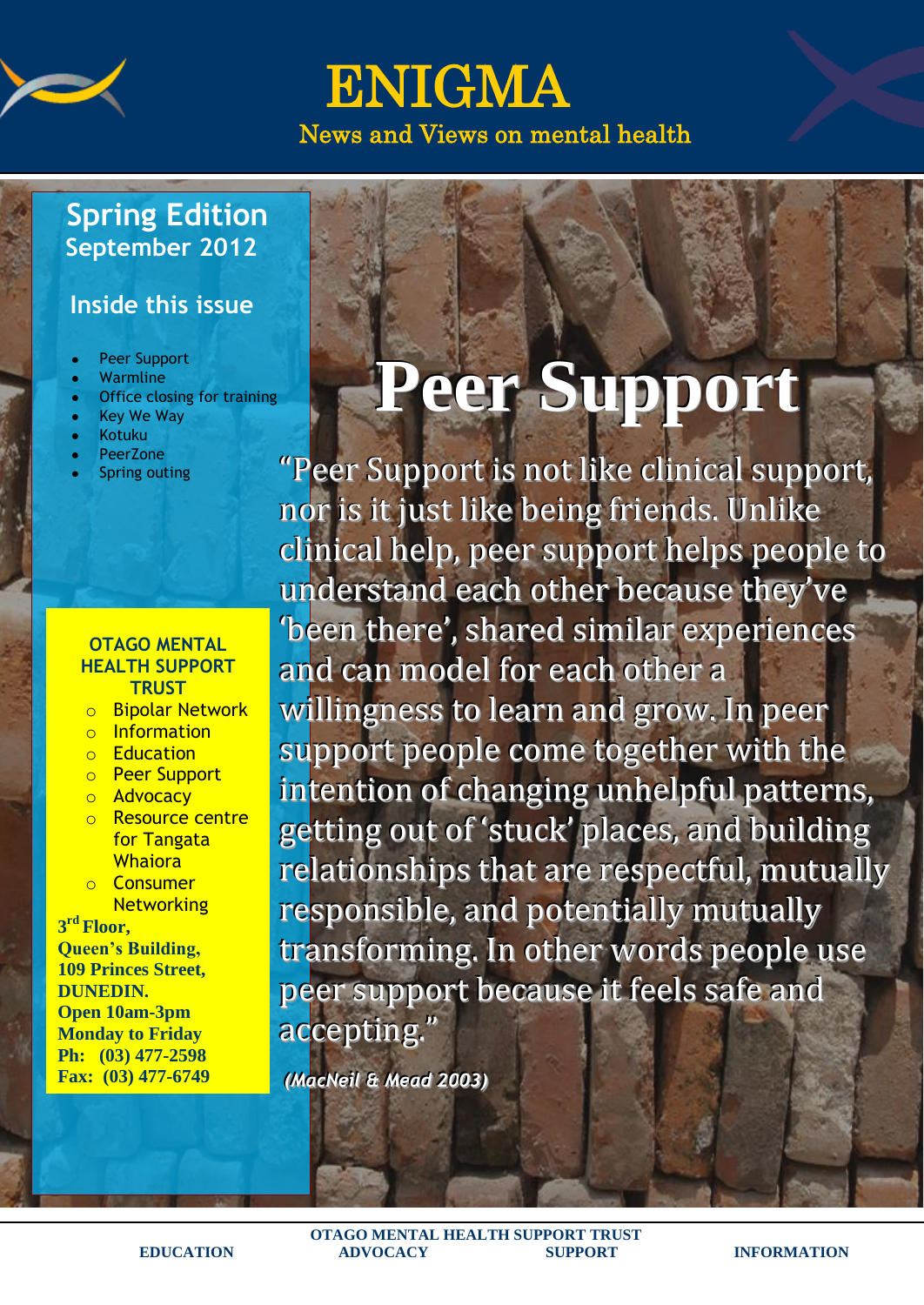### Does Peer Support work? What does Peer Support look like?

"We all experience peer support every day, from telling our best friend our deepest worries to laughing with the shopkeeper on the way home." (Te Pou website). Informal peer support happens every day in our psychiatric wards too, as people share their distressing experiences, empathise with each other, and guide each other towards recovery. Less common is formal peer support, where people with experience of recovery from mental distress are specifically employed to support other people, their "peers", to recover.

It is readily accepted that people with a personal traumatic experience, such as cancer, loss of sight, or childbirth, are in a unique position to empathise with other people having similar experiences. However, the mention of people with experience of mental illness offering support to their peers, or God forbid actually running services, brings out all sorts of fears in people, including the people who might benefit.

#### *"When I first heard of Key We Way I was told that it was a consumer run environment and I discounted the idea immediately. I thought:*

*'How am I going to get better with staff that are just as or maybe more mad than I am?' But here for the first time I got the help I had been searching for"*

Research shows that peer support services in the acute mental health setting have at least as good outcomes as the hospital services we are used to. Studies both here and overseas show that peer support reduces symptoms of distress and increases quality of life at least as well traditional services. Peer support contributes to fewer and shorter hospital stays, and longer times out of hospital. Peer support is also cheaper.

There are many examples in New Zealand of what formal peer support could look like. There are telephone support lines, crisis respite services, individual and group peer support services, combined support and advocacy services, and peer support workers inside traditional acute wards. The next few pages give a little information on a few of those services. For more information on any of these services or to let us know what kind of peer support service you would like to see in Otago call us on 4772598.



Kotuku  $\big|$  Kotuku  $\big|$ Kotuku is a place (near Nelson) where people who are experiencing an emotional or mental crisis have an alternative to hospitalization or respite in a private home based using the peer support model. Peer support is a system of giving and receiving help founded on key principles of respect, shared responsibility and mutual agreement of what is helpful.

> Peer Support offers a fundamentally different model of supporting people to make sense of their experiences. It can provide people with opportunities to find new ways and strategies to respond. Peer support relationships validate the reality of a person's experience outside the context of illness or diagnosis.

A telephone peer support service for people experiencing mental illness<br>living in Canterbary and the West Coast

**Canterbury/West Coast** Phone (03)379-8415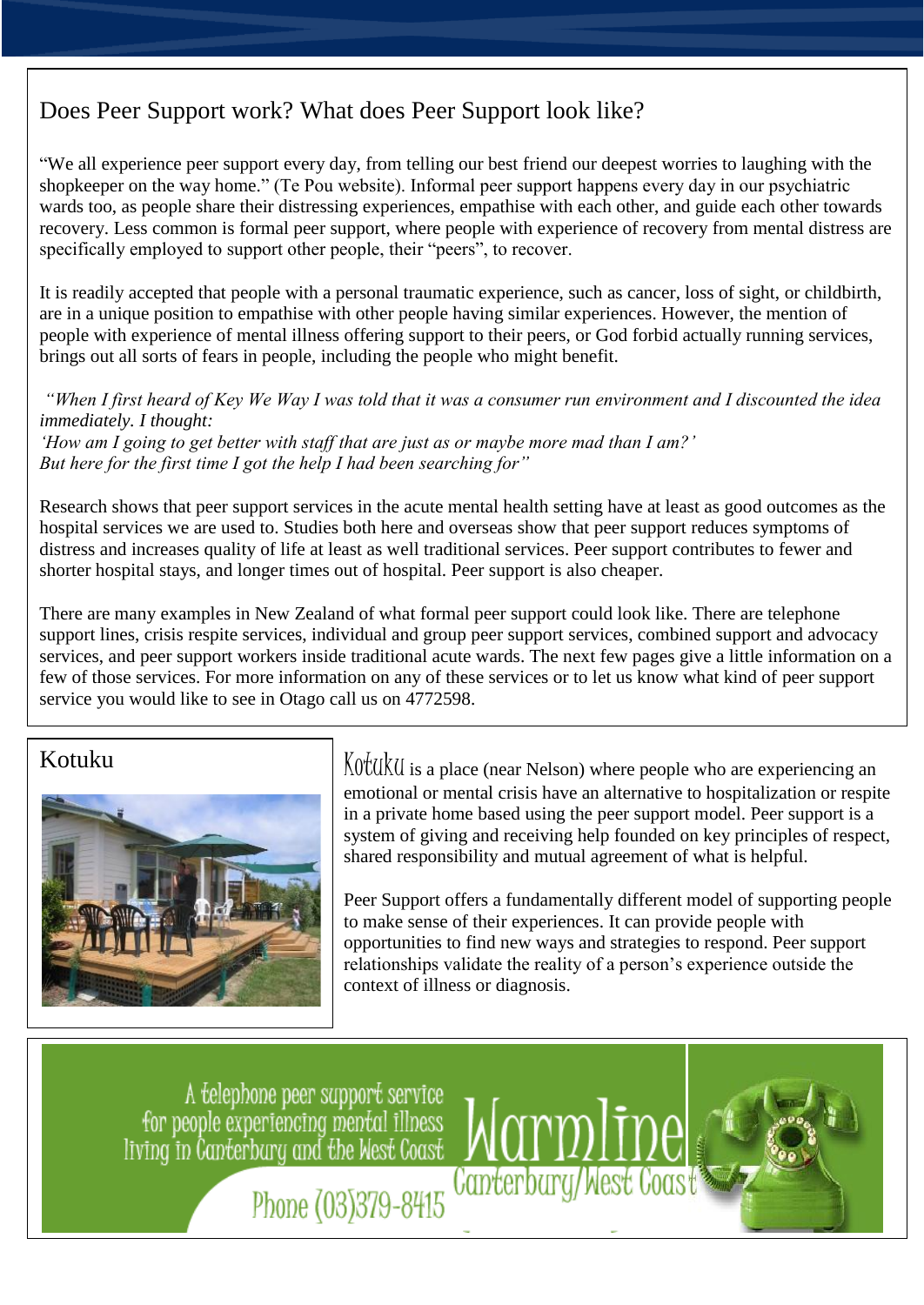# key we way

# **Crisis Support With Heart**

*Key We Way* is a seaside house near Wellington. Up to four people can stay for up to three weeks as an alternative to being admitted to hospital. The staff are available 24 hours a day and are all trained peer support workers. People write their own notes and direct their own care.

#### *A Safe Place To Help You Recover, With People Who Really Do Understand*

Key We Way is a peer-run service that provides home-away-from-home care and support, helping people recover from the distress of mental illness.

#### *Crisis Support With Heart*

I

The Key We Way service is a genuine alternative to a hospital stay for those who are experiencing a mental health crisis.

#### *Our Team Really Does Understand*

We provide residential recovery support for a maximum of four people, staying for up to three weeks at a time. Care is provided in partnership with clinical services, and guests can take advantage of companions who listen.

# Office Closing for Training

#### *Closed Thursday 6th September until Re-Opening Thursday 13th September Phones will be checked daily during this time*

Great training for peer support workers is essential. The Otago Mental Health Support Trust is taking the opportunity to have all our staff trained together in intentional peer support. The trainer is Magdel Hammond from the well respected Auckland organisation *Connect*.

Unfortunately this means our office will be closed all day from 9am on Thursday the 6<sup>th</sup> of September, re-opening one week later on Thursday the  $13<sup>th</sup>$  of September. We apologise for this closure but feel it is really important to take this opportunity for quality training.

During the closure we will still be clearing phone messages and responding to these the same day they are received. If you receive regular support from us your usual worker will be in touch with you to ensure you are well supported while we are closed. Thanks for your understanding.

# Spring Outing!! Spring Outing!! Spring Outing!!

*10am on the 10th of October at the Botanic Garden. RSVP to 4772598*

#### **DISCLAIMER**

The opinions and articles expressed in this newsletter do not necessarily represent the views of the Otago Mental Health Support Trust or anyone associated with the organisation.

#### **Phobic phone line**

**This is a 24 hour a day, seven day a week free phone line staffed by volunteers. It is to help people who are experiencing panic attacks or OCD thoughts and need to talk to someone.** 0800 142694389